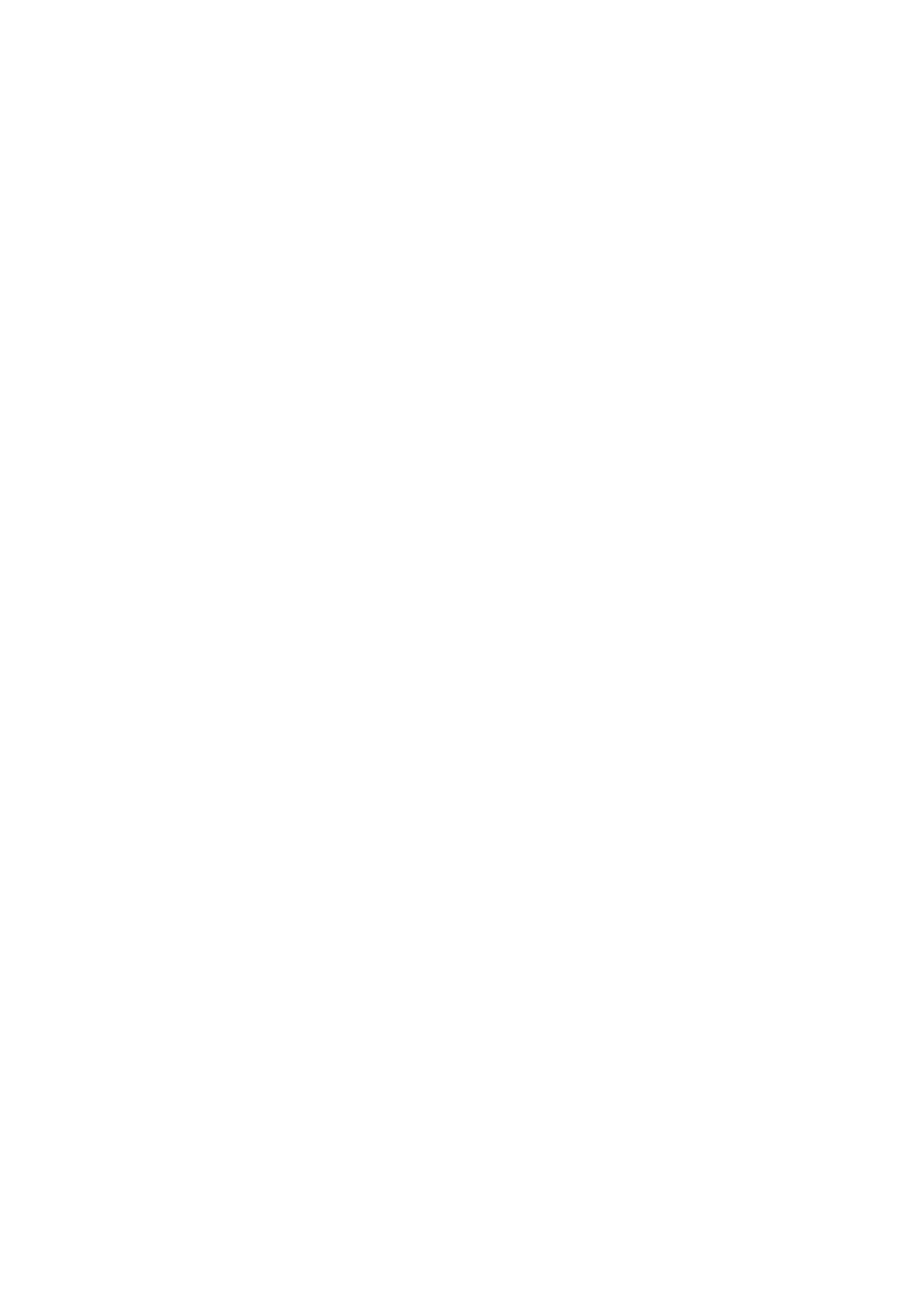# **2012 ASCOBANS Annual National Reports**

This format for the ASCOBANS Annual National Reports was endorsed by the 6th Meeting of the Parties in 2009. Reports are due to be submitted to the Secretariat by 31 March of each year.

Parties are requested to use this report to provide NEW information on measures taken or actions towards meeting the raities are requested to use this report to provide NEW imbifiration on measures taken or actions towar<br>objectives of the Conservation and Management Plan and the Resolutions of the Meeting of the Parties.

The 7th Meeting of the Parties in 2012 agreed to move to online reporting with immediate effect. In order to benefit fully from the opportunities for synergies among CMS Family treaties afforded by this tool, Parties decided that a runy nom the opportunities for synergies among CMS ramny treaties anorded by this tool, rarties decided that a<br>revised national report format be developed by a small working group assisted by the Secretariat for considerat Tevised haddhar report format be developed by a small working group assisted by the Becretariat for consideration by<br>the Advisory Committee in preparation for the 8th Meeting of the Parties. While retaining the questions r are Advisory committee in preparation for the our meeting or the Farties. Wrille retaining t<br>ASCOBANS, it should align more closely to the format used in CMS, AEWA and EUROBATS.

### **General Information**

Name of Party › Finland

Report submitted by

| Name          | Penina Blankett                     |
|---------------|-------------------------------------|
| Function      | Ministerial Adviser                 |
| Organization  | Ministry of the Environment         |
| Address       | PO Box 35, FI-00023 GOVERNMENT      |
| Telephone/Fax | + 358 504638196 / + 358 9 1603 9318 |
| Email         | penina.blankett@ymparisto.fi        |

### Changes

Changes in Coordinating Authority or appointed Member of the Advisory Committee › None

#### List of National Institutions

List of national authorities, organizations, research centres and rescue centres active in the field of study and conservation of cetaceans, including contact details › Ministry of the Environment Ministerial Adviser Penina Blankettrimisteriai<br>PO Box 35 FI-00023 GOVERNMENT FINLAND› Ministry of Agriculture and Forestry,

Senior Officer Heikki Lehtinen PO Box 30,FI-00023 GOVERNMENTFINLAND

› Tampereen Särkänniemi Ltd. Dolphinarium, Doiphinarium,<br>Head Trainer Kai Mattsson 33230 TampereFINLAND

› SAMBAH partners: Turku University of Applied Sciences Project Manager Olli Loisa rroject mana<br>Sepänkatu 1 20700 Turku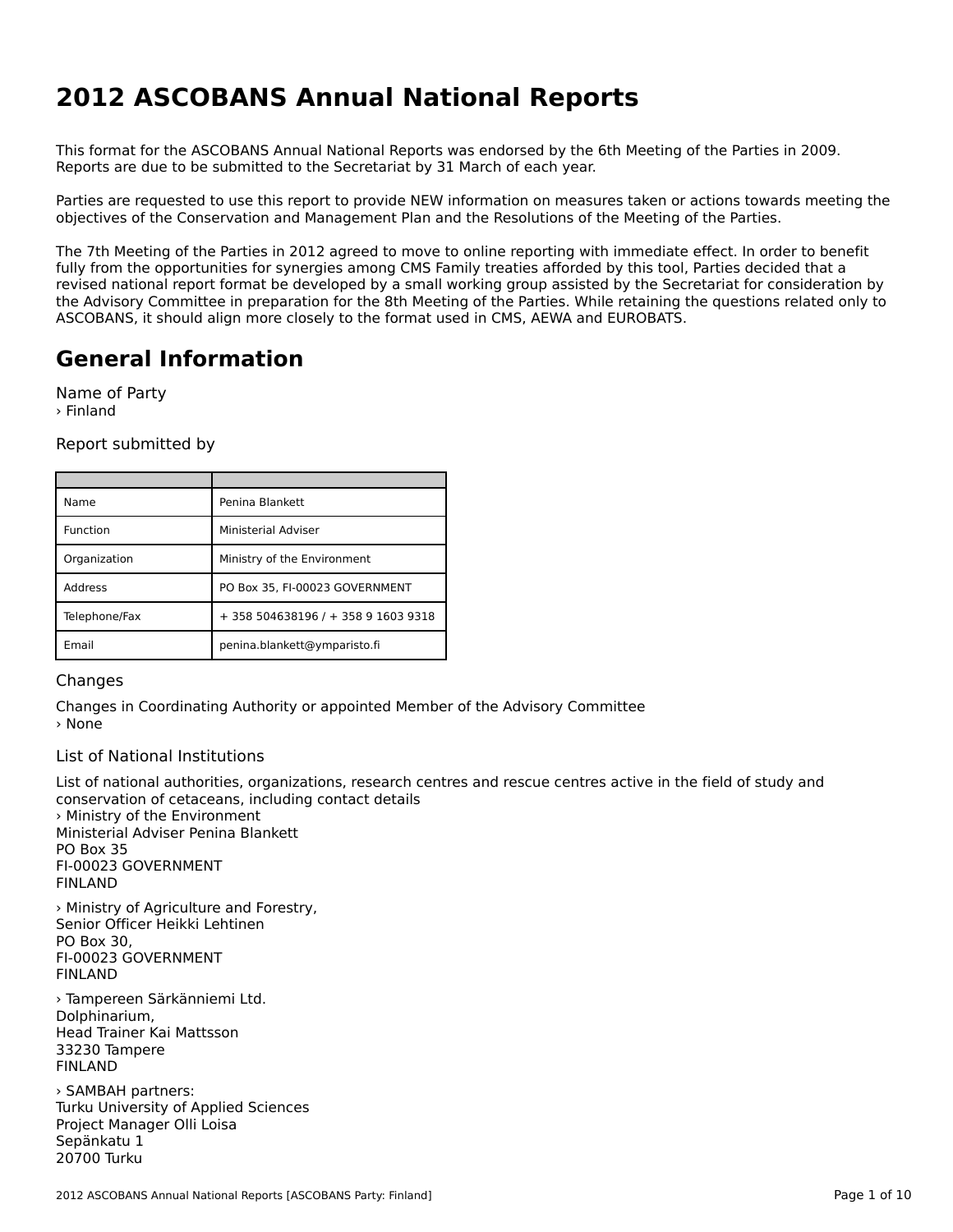FINLAND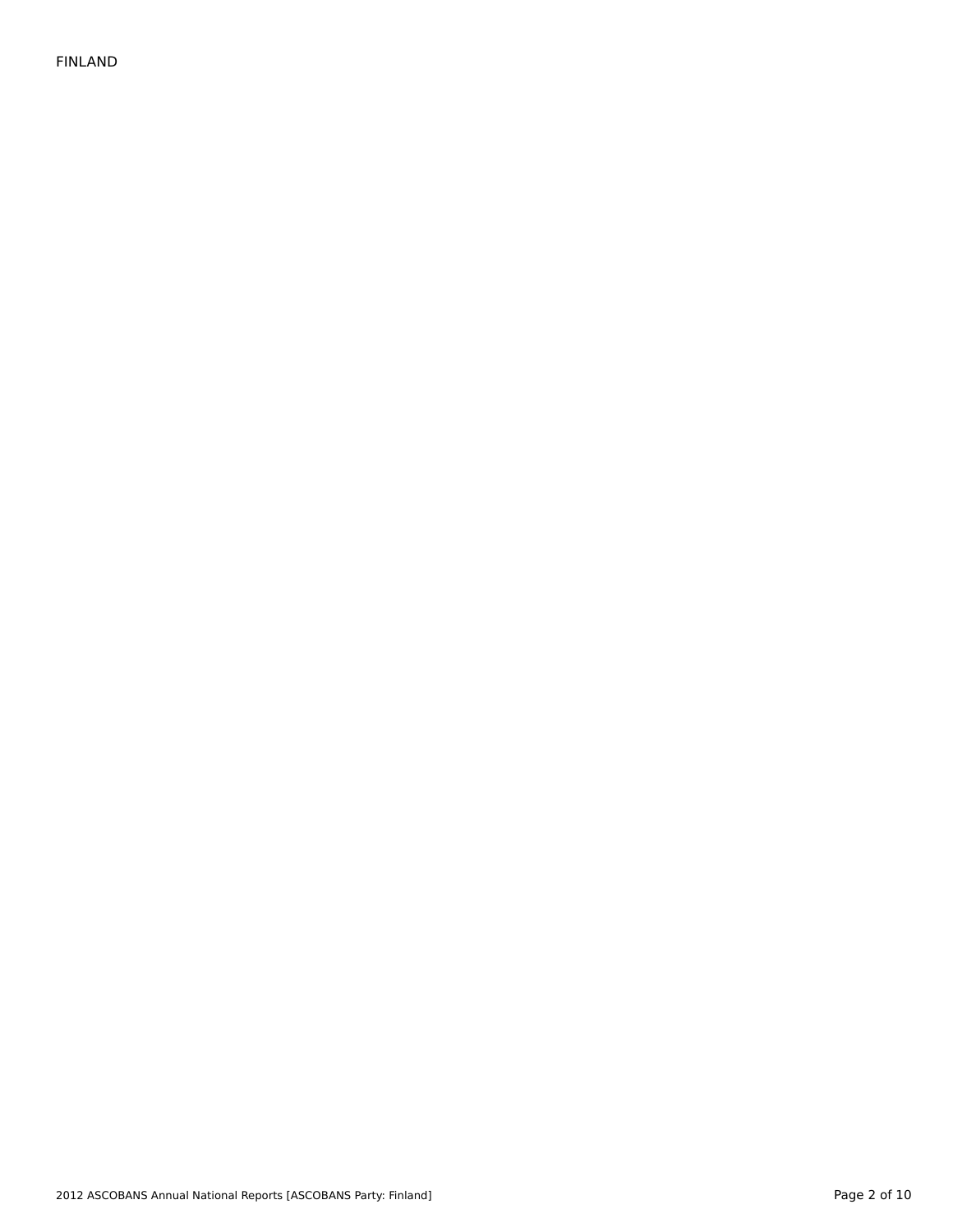## **Habitat Conservation and Management**

## **Fisheries Interactions**

Direct Interaction with Fisheries

1.1 Investigations of methods to reduce bycatch

› During the observation scheme 2006-2007 no bycatches were detected or porpoises sighted by the observers.

1.2 Implementation of methods to reduce bycatch › None

### 1.3 Other relevant information

Other relevant information, including bycatch information from opportunistic sources Stiff relevant information, including bycatch information from opportunistic sources<br>> After the scheme 2006-2007 porpoise bycathes have not been reported/detected or sightings of porpoises reported by the fisherman or by the fisheries authorities.

### 1.4 Report under EC Regulation 812/2004

Please provide the link to your country's report under EC Regulation 812/2004.ricasc<br>· None

### **Reduction of Disturbance**

2.1 Anthropogenic Noise

Please reference and briefly summarise any studies undertaken

### 2.2 Ship Strike Incidents

Please list all known incidents and provide information separately for each

|                                            | <b>Incident</b> | <b>Incident</b><br>2 | <b>Incident</b><br>з | <b>Incident</b><br>4 | <b>Incident</b><br>5 |
|--------------------------------------------|-----------------|----------------------|----------------------|----------------------|----------------------|
| Date                                       | None            |                      |                      |                      |                      |
| Species                                    |                 |                      |                      |                      |                      |
| Type of Injury                             |                 |                      |                      |                      |                      |
| Fatal Injury (Yes/No)                      |                 |                      |                      |                      |                      |
| Type of Vessel (length,<br>tonnage, speed) |                 |                      |                      |                      |                      |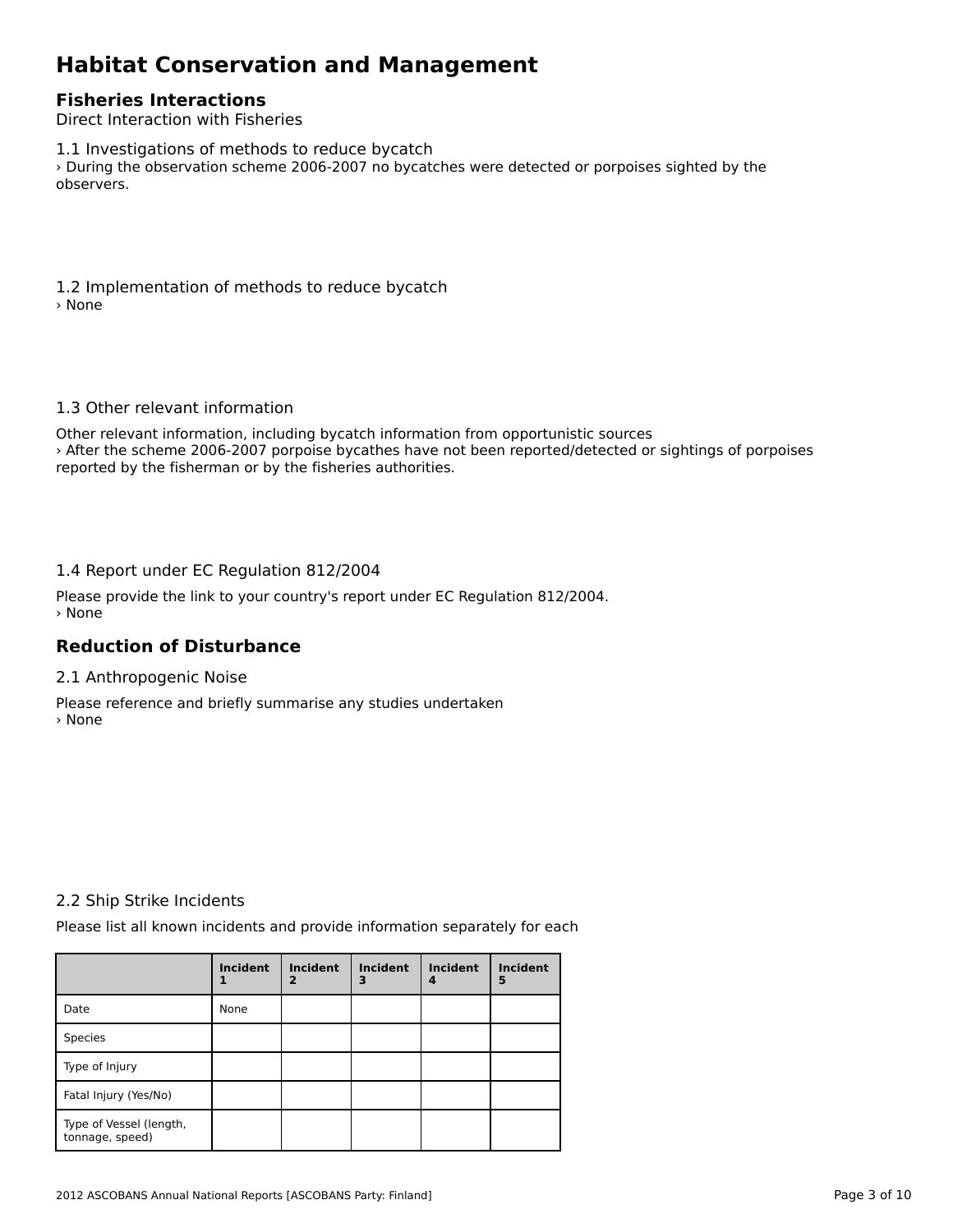| Location (coordinates)            |  |  |  |
|-----------------------------------|--|--|--|
| More Information (name,<br>email) |  |  |  |

### 2.3 Major Incidents

Major Incidents Affecting Significant Numbers of Cetaceans (two or more animals)

|                            | <b>Incident</b> | <b>Incident</b> | <b>Incident</b><br>3 | Incident<br>4 | Incident<br>5 |
|----------------------------|-----------------|-----------------|----------------------|---------------|---------------|
| Date                       | None            |                 |                      |               |               |
| Location                   |                 |                 |                      |               |               |
| Type of Incident           |                 |                 |                      |               |               |
| <b>Further Information</b> |                 |                 |                      |               |               |

#### 2.4 Pollution and Hazardous Substances

Please report on main types of pollution and hazardous substances (including source, location and observed effects on cetaceans). Please provide information on any new measures taken to reduce pollution likely to have an impact. › None

#### 2.5 Other Forms of Disturbance

Please provide any other relevant information, e.g. relating to recreational activities affecting cetaceans. › None

### **Marine Protected Areas**

**Plat the Protected Areas**<br>Marine Protected Areas for Small Cetaceans

#### 3.1 Relevant Information

Please provide any relevant information on measures taken to identify, implement and manage protected areas for cetaceans, including MPAs designated under the Habitats Directive and MPAs planned or established within the framework of OSPAR or HELCOM. › None

> None

### 3.2 GIS Data

Please indicate where GIS data of the boundaries (and zoning, if applicable) can be obtained (contact email / website).<br>
· Nana > None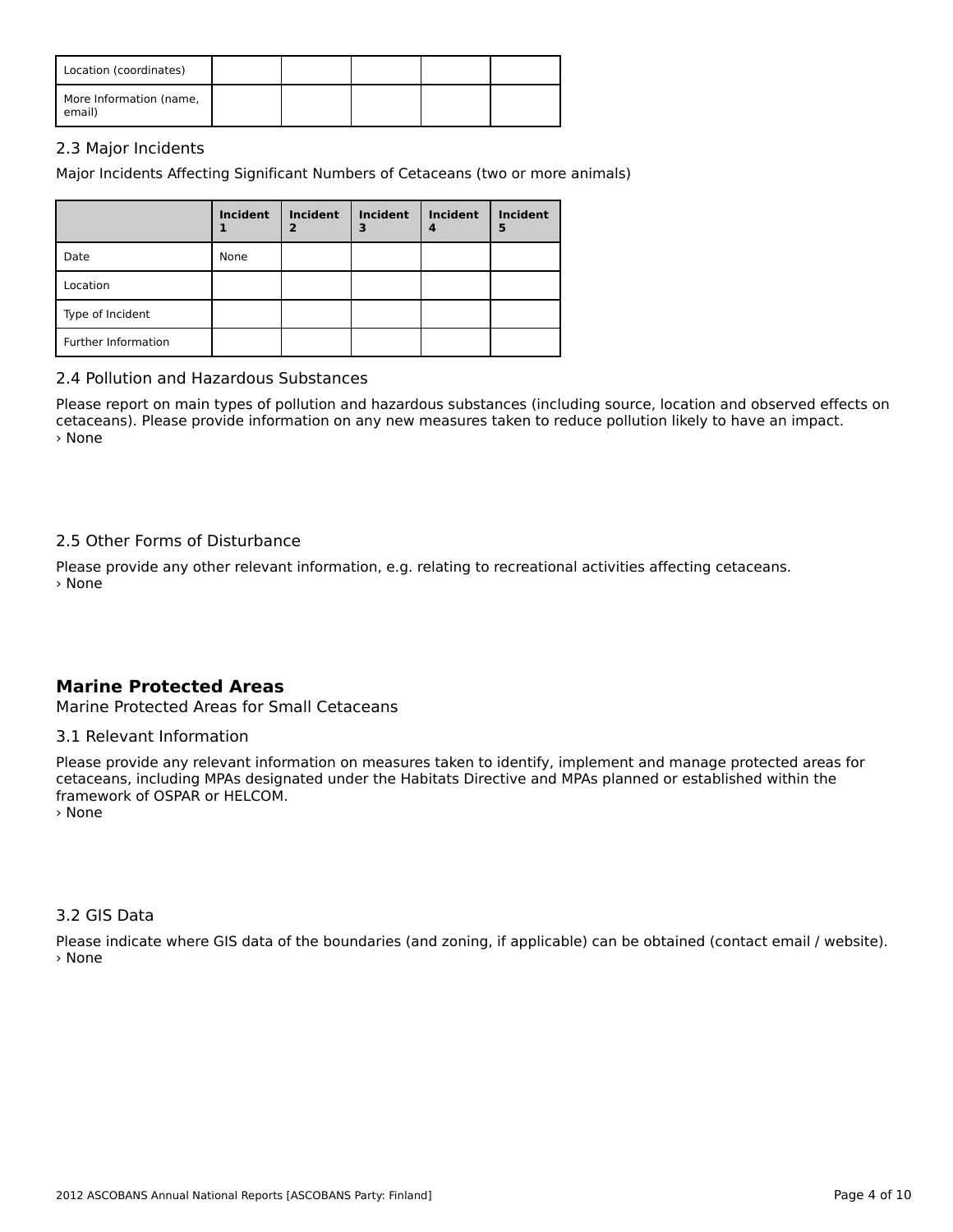## **Surveys and Research**

4.1 Abundance, Distribution, Population Structure

Overview of Research on Abundance, Distribution and Population Structure

› Finland is taking part to SAMBAH (Static Acoustic Monitoring of the Baltic Sea Harbour porpoise) project. In the project, 300 SAM units is used over a two years period (V/2011-IV/2013). 46 units is deployed in Finnish waters. More info available on http://ww.sambah.org

› "One of the main objectives of project SAMBAH is to raise stakeholder and public awareness about the Baltic s one of the main objectives of project SAMBATT's to raise stakeholder and public awareness about the project o<br>Sea harbour porpoise. Dissemination activities have been done widely within the project, e.g. targeted Sea harbour porpoise. Dissemmation activities have been done widery within the project, e.g. targeted<br>meetings, press releases and media events, poster exhibitions in Särkänniemi Dolphinarium and Kotka meetings, press releases and media events, poster exmoltions in Jark<br>Maretarium and a 20-minutes documentary movie about the project."

4.2 Technological Developments

New Technological Developments > None

4.3 Other Relevant Research› None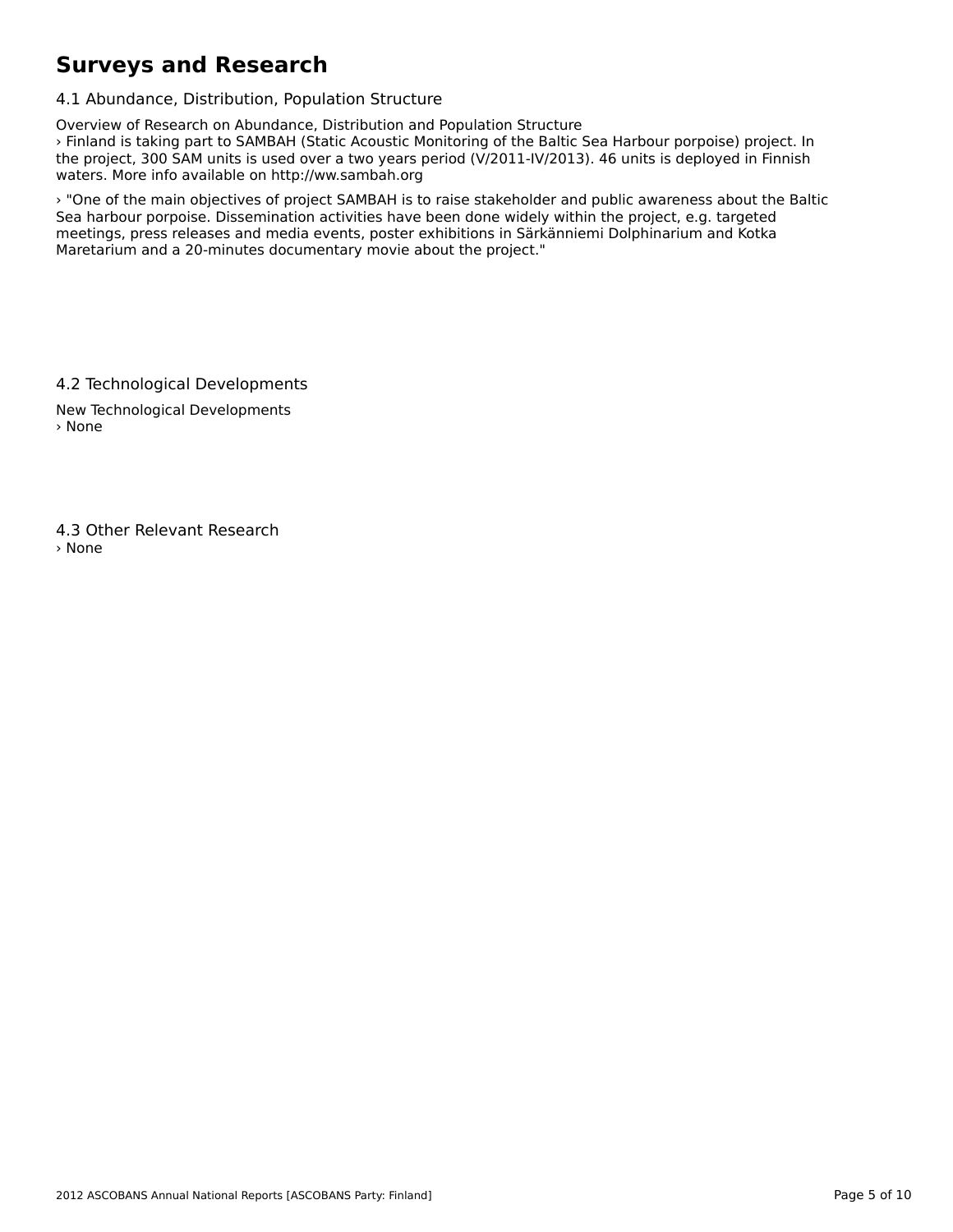## **Use of Bycatches and Strandings**

## **Post-Mortem Research Schemes**

### 5.1 Contact Details

Contact details of research institutions and focal point › None

### 5.2 Methodology

Methodology used (reference, e.g. publication, protocol) > None

## 5.3 Samples

Collection of samples (type, preservation method) › None

### 5.4 Database

Database (number of data sets by species, years covered, software used, online access)

### 5.5 Additional Information

Additional information (e.g. website addresses, intellectual property rights, possibility of a central database)<br>· Nanc > None

### **Activities and Results**

## 5.6 Necropsies

Number of necropsies carried out in the reporting period

|                               | <b>Numbe</b><br>r | <b>Recorded cause of</b><br>death |
|-------------------------------|-------------------|-----------------------------------|
| Phocoena phocoena             | None              |                                   |
| Tursiops truncatus            |                   |                                   |
| Delphinus delphis             |                   |                                   |
| Stenella coeruleoalba         |                   |                                   |
| Grampus griseus               |                   |                                   |
| Globicephala melas            |                   |                                   |
| Globicephala<br>macrorhynchus |                   |                                   |
| Lagenorhynchus<br>albirostris |                   |                                   |
| Lagenorhynchus acutus         |                   |                                   |
| Orcinus orca                  |                   |                                   |
| Hyperoodon ampullatus         |                   |                                   |
| Mesoplodon bidens             |                   |                                   |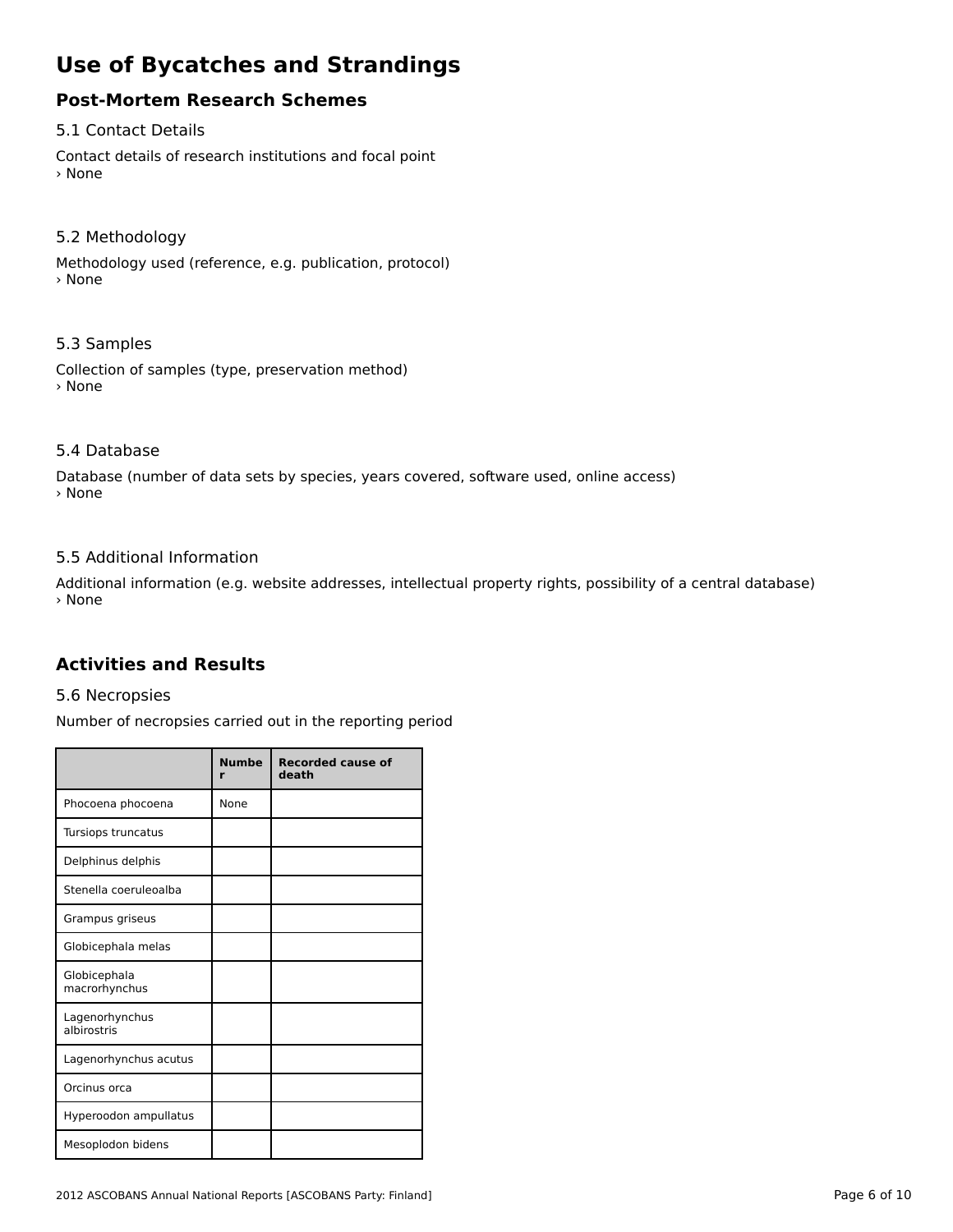| Kogia breviceps                        |  |
|----------------------------------------|--|
| Other (please specify<br>under number) |  |
| Other (please specify<br>under number) |  |
| Other (please specify<br>under number) |  |
| Other (please specify<br>under number) |  |
| Other (please specify<br>under number) |  |
| Other (please specify<br>under number) |  |

### 5.7 Other Relevant Information

Please provide any other relevant information on post-mortem / stranding schemes > None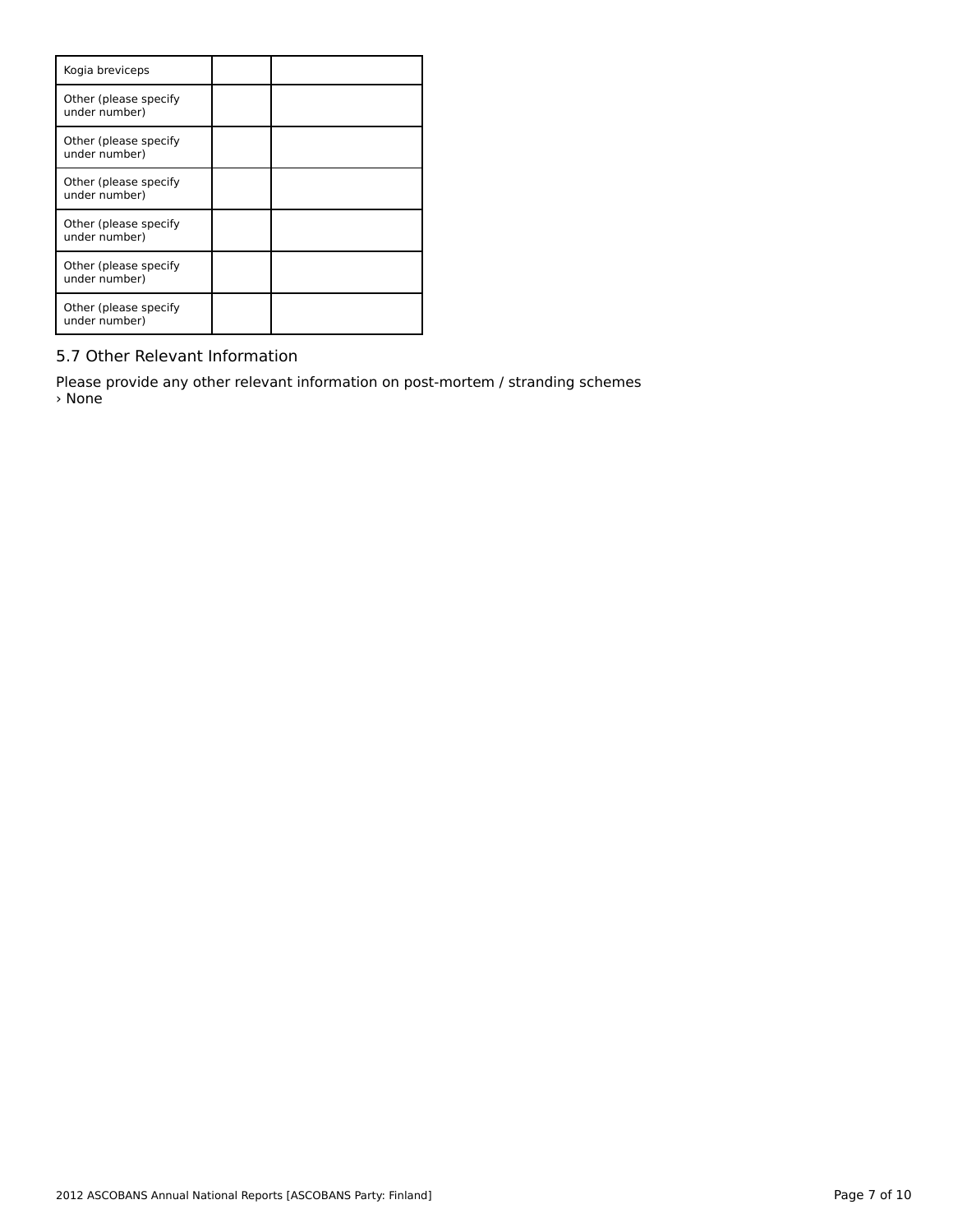## **Relevant New Legislation, Regulations and Guidelines**

6.1 New Legislation, Regulations and Guidelines

Please provide any relevant information › None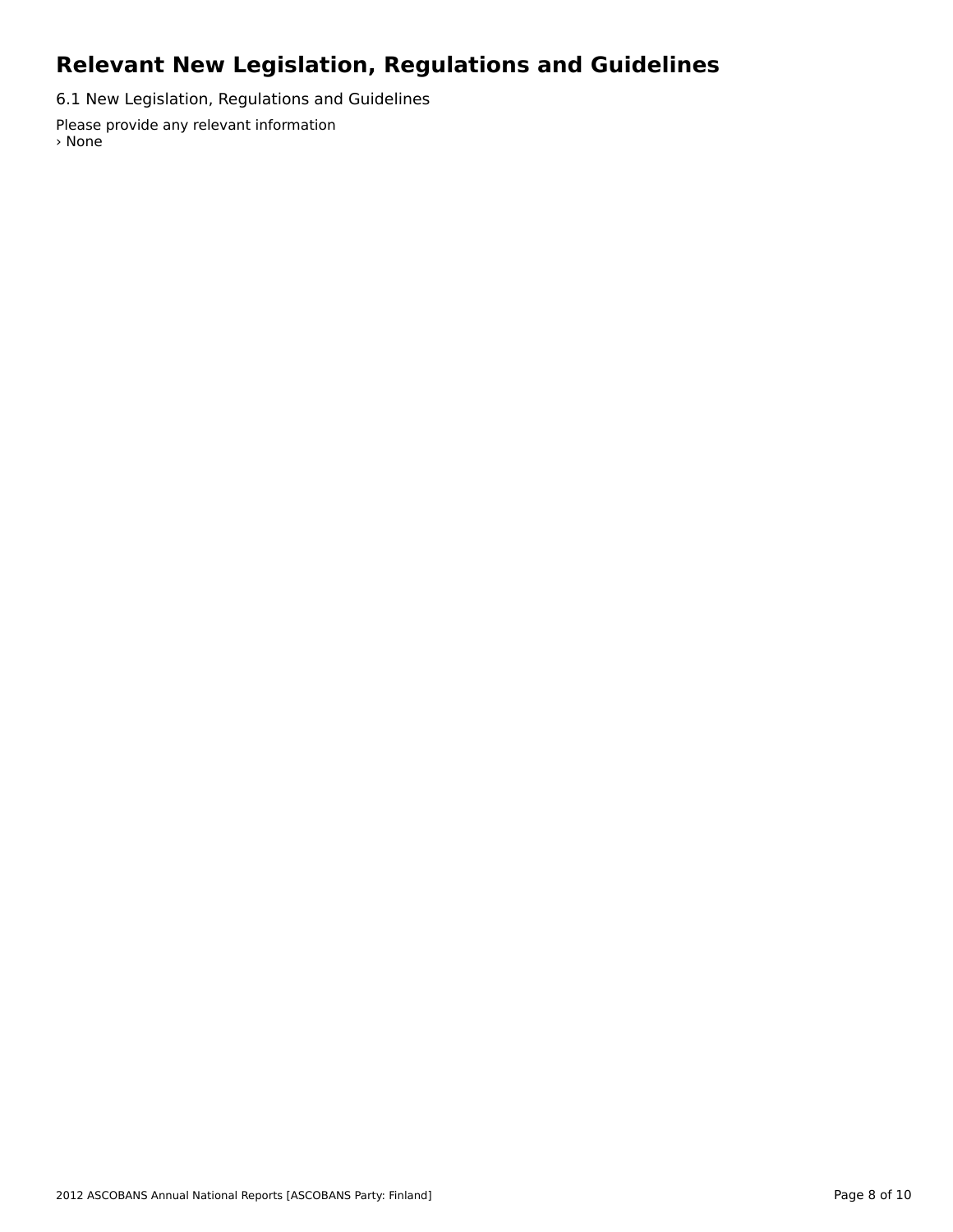## **Public Awareness and Education**

#### 7.1 Public Awareness and Education

Please report on any public awareness and education activities to implement or promote the Agreement to the general riease report on any put<br>public and to fishermen.

› Finland has continued the harbour porpoise sighting campaign and received information of two possible sightings of 1-3 animals in year 2012.

› The Ministry of the Environment and the Ministry of Agriculture and Forestry have established a common practice of recommending fishermen to avoid fishing with nets in coastal areas where harbour porpoises have practice or red<br>been sighted.